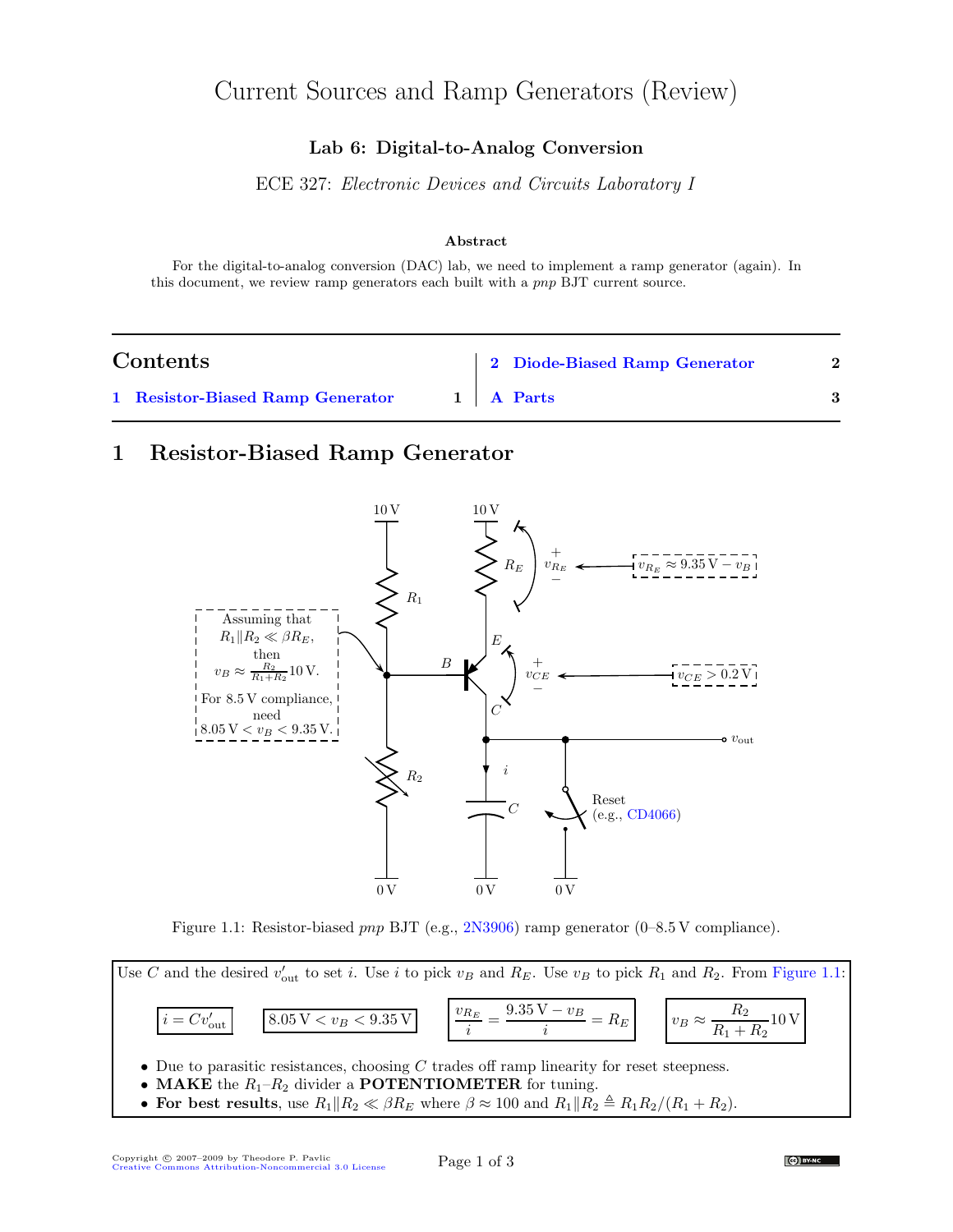# <span id="page-1-0"></span>2 Diode-Biased Ramp Generator



<span id="page-1-1"></span>Figure 2.1: Diode-biased pnp BJT (e.g., [2N3906\)](http://www.fairchildsemi.com/ds/2N/2N3906.pdf) ramp generator (0–8.65 V compliance).